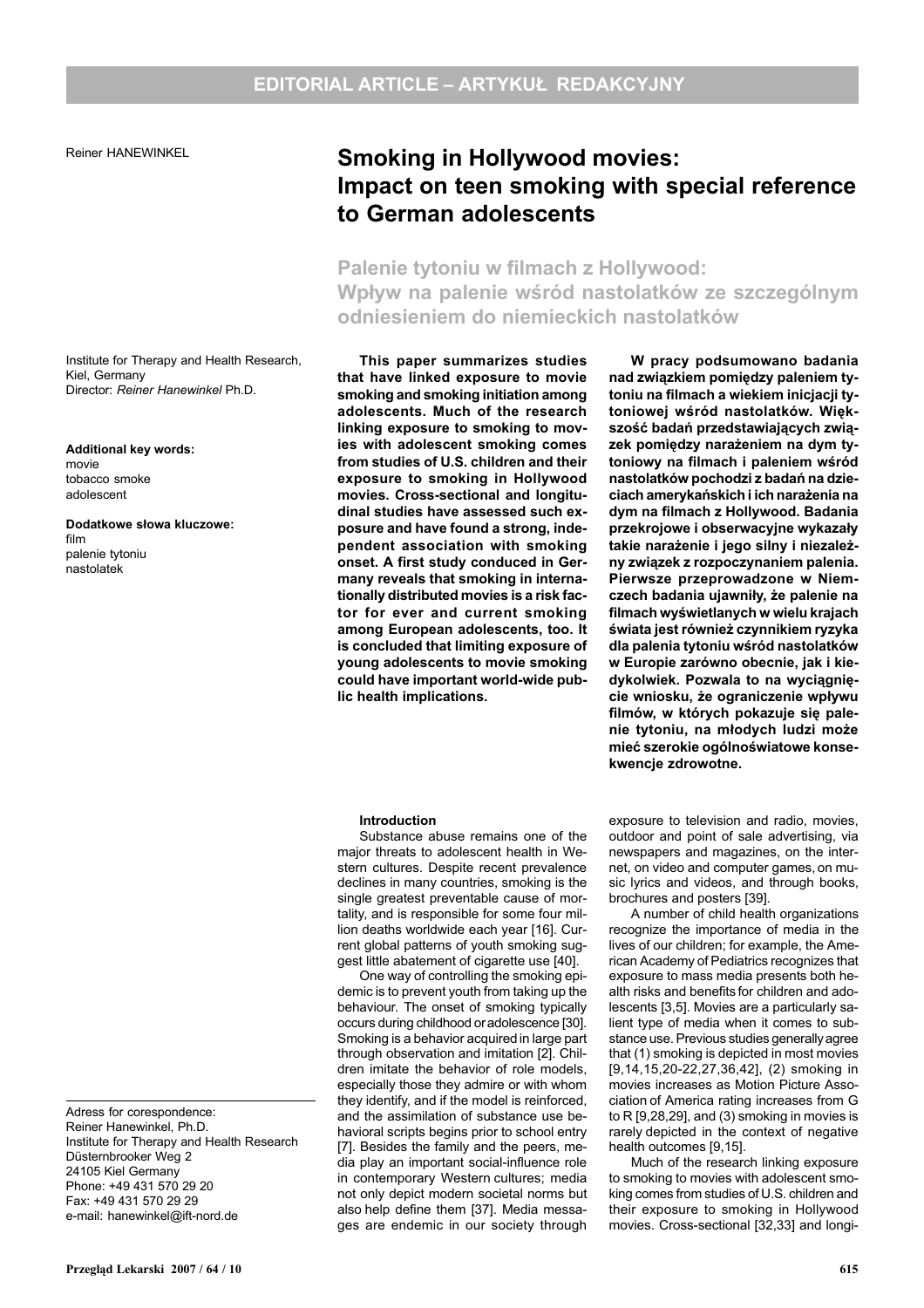tudinal [8,24,34] studies have assessed such exposure and have found a strong, independent association with smoking onset. Other studies in U.S. adolescents have linked smoking onset with smoking status of the adolescent's favourite Hollywood star [11,12,38]. However, Hollywood movies are distributed world wide, with over half of the box office dollars coming from outside the U.S [35].

Exposure to smoking in Hollywood movies and youth smoking in Germany.

A first study on the effects of movies smoking on European adolescents was recently published [23]. It is described in more detail as an example how such research is conducted.

#### Methods

In October/November 2005 we carried out a cross sectional survey of 5,586 schoolchildrenaged 10-17 with a mean of 12.8 (SD=1.2) years from randomly selected secondary schools in Schleswig-Holstein, Germany.

Ever tried smoking was determined by asking the question "How many cigarettes have you smoked in your life?" The response "none" was categorized "neversmoked" and all other responses (just a few puffs, 1-19 cigarettes, 20-100 cigarettes, >100 cigarettes) as "tried smoking". Current smoking was assessed by asking "How often do you smoke at present?" To which respondents could answer "I don't smoke", "less than once a month". "at least once a month, but not weekly", "at least once a week, but not daily", or "every day". Those who reported smoking at least monthly are defined as current smokers.

Adolescents' exposure to smoking in movies was assessed by asking each student to indicate which film he or she had seen from a unique list of 50 movies. These 50 movies were randomly selected for each individual survey from a sample of 398 popular contemporary movies released between 1994 and 2004 in German cinemas. The 398 movies included all internationally distributed movies from the top 25 German box-office hits every year from 1994 to 2001 (n=172) and the top 100 German box office hits per year from 2002 to 2004 (n=226). This represents 80% of the German box office hits in these years. The majority (388) of the 398 movies (98%) were produced and/or distributed internationally by American companies.

Trained coders counted the number of occurrences of smoking in each movie using methods previously described [9]. A smoking occurrence was counted whenever a major or minor character handled or used tobacco in a scene or when tobacco use was depicted in the background (eg, "extras" smoking in a bar scene). Occurrences were counted irrespective of the scene's duration or how many times the tobacco product appeared during the scene.

#### Results

The prevalence of ever tried smoking was 0.41, and the current smoking prevalence was 0.12. The smoothed lowess curves [13] in figure 1 illustrate a positive curvilinear association between exposure to movie smoking and adolescent ever smoking as well as current smoking. For ever smoking, the prevalence rises from between 0.1 and 0.2 for low-exposure adolescents to include almost all of the high-exposure adolescents, for whom the prevalence is upwards of 0.7. Similarly, whereas the proportion of current smokers among low-exposure adolescents is less than 0.05, the proportion of current smokers in the high exposure range exceeds 0.35 (Figure 1).

The sample quartile (Q) of movie smoking exposure was significantly associated





Crude association between exposure to movie smoking and adolescent smoking. Am. J. Prev. Med. 2007, 32(6), 466-473.

Przybliżony zwiazek pomiedzy narażeniem na palenie w filmach a palenie nastolatków. Am. J. Prev. Med. 2007, 32(6), 466-473.

with the prevalence of smoking initiation: 0.17 of adolescents in Q1 had tried smoking; 0.35 in Q2; 0.47 in Q3; and 0.64 in Q4. After controlling for socio-demographics, parent/friend/sibling smoking, school performance, personality characteristics, TV consumption, receptivity to tobacco marketing and parenting style, the adjusted odds ratios for having tried smoking were 1.7 (95% confidence interval [CI]: 1.4, 2.1) for Q2, 1.8 (95% CI: 1.5, 2.3) for Q3, and 2.2 (95% CI: 1.8, 2.8) for Q4 compared with adolescents in Q1. The adjusted odds ratios for current smoking were 1.4 (95% CI: 0.9, 2.2) for Q2, 1.7 (95% CI: 1.1, 2.6) for Q3, and 2.0 (95% CI:  $1.3$ ,  $3.1$ ) for Q4 compared with adolescents in Q1.

#### Discussion

To our knowledge, this study is the first to examine the association between exposure to smoking in internationally marketed (primarily Hollywood) movies and adolescent smoking in a European sample of early teens, applying survey methods assessing exposure that have thus far only been applied to U.S. adolescents. The association with ever smoking is remarkably similar to the findings among U.S. adolescents [32,33], with a similar dose-response curve [31], and with adjusted odds of ever smoking being 1.7-2.2 times greater for adolescents with higher exposure. Moreover, due to the higher prevalence of tobacco use in Germany compared with U.S. adolescents, this study assessed, for the first time, the relation between movie smoking exposure and current smoking. The form of the dose response curve for current smoking is similar to the curve for ever smoking, and the association remains statistically significant despite adjustment for a number of possible confounding influences, suggesting that

exposure to Hollywood movie smoking is also linked with more advanced adolescent smoking outcomes more closely associated with symptoms of nicotine addiction [25].

It should be noted, that a major limitation of the study goes with the design. Due to the cross sectional design the temporal sequence of events could not be determined. Thus, prospective studies are needed to show whether seeing tobacco use in films precedes smoking also in other countries than the US.

## Policy Implications

Adolescents initiate smoking for social reasons [6], and the social risk factors include influences such as parent [1] and friend smoking [26]. Tobacco marketing is also linked with youth smoking [10], and this serves as the basis for controls on smoking marketing contained in the WHO Framework Convention on Tobacco Control, in which Article 13 recognizes that a comprehensive ban on tobacco marketing would reduce consumption. However, a comprehensive ban on tobacco marketing would not limit other mass media venues from projecting favourable images of smoking, such as smoking contained in motion pictures, increasingly recognized as an important contributor to the smoking epidemic [4,31].

The described German study concluded, after controlling for other factors, that teens in North Germany most exposed to the smoking in U.S. films were more than twice as likely to have tried smoking than those least exposed [23]. Given the evidence that smoking in movies strongly impacts childhood and early smoking initiation in the US and abroad (Germany), leading US advocates promote an R-rating (no cinema admission to persons under the age of 17 without a parent or guardian) of all movies portraying smoking [17-19,41]. A similar discussion on